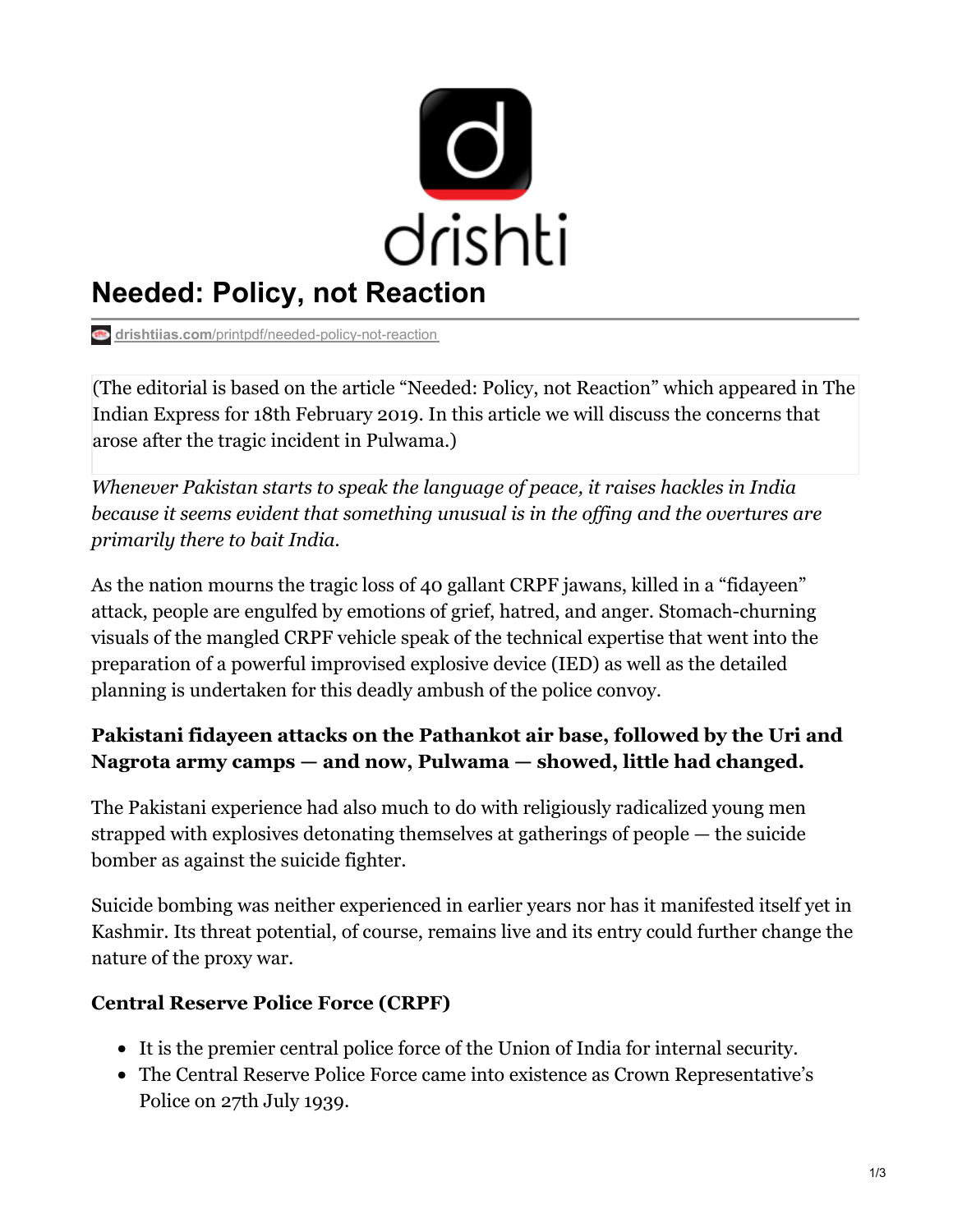- It became the Central Reserve Police Force on enactment of the CRPF Act on 28th December 1949.
- **Broad duties being performed by the CRPF are:**
	- Crowd control
	- Riot control
	- Counter Militancy / Insurgency operations
	- Dealing with Left Wing Extremism
	- Overall coordination of large scale security arrangement especially with regard to elections in disturbed areas
	- Fighting enemy in the event of War
	- Participating in UN Peacekeeping Mission as per Govt. policy
	- Rescue and Relief operations at the time of natural calamities and disasters.

## **Concerns**

- **One of the first instances of a vehicle-borne IED being used in J&K, the success of this tactic could mark a new phase in the ongoing counterinsurgency operations.**
- At the core of any cogitation [i.e a carefully considered thought about something] about Pakistan, firm the focus needs to be retained on the centrality of its **"deep state" — the unholy nexus of its army's General Headquarters and the Inter-Service Intelligence (ISI) Directorate.**
- Crisis after crisis has caught India by surprise unprepared and invariably in the reactive mode.
- **Nothing illustrates the barrenness of New Delhi's prevailing strategic culture better than the failure of the Indian state to evolve a strategy for resolution of the Kashmir complication.** They have allowed, instead, this issue to become a pressure-point for exploitation by our western and eastern neighbours, separately and in collusion.
- Pakistan's three-decade-long strategy of "bleeding India by a thousand cuts" using terrorists and religious fanatics — premised, at first, on India's "strategic restraint", and then on its own nuclear capability.
- **National security has suffered neglect for decades due to the intense and sustained pre-occupation of our politicians with electoral politics.** This neglect is evident in the yawning gap between political pronouncements and the voids, increasingly evident, in our military capabilities — material as well as organisational.
- Whether it is kidnappings, hijackings, terrorist strikes or other assaults on India's sovereignty, we have been found wanting in an early and coherent response, because state functionaries lack SOPs [standard operating procedures] for guidance.
- **India** remains **deficient in intelligence-analysis, inter-agency coordination, and, above all, a national security doctrine.**